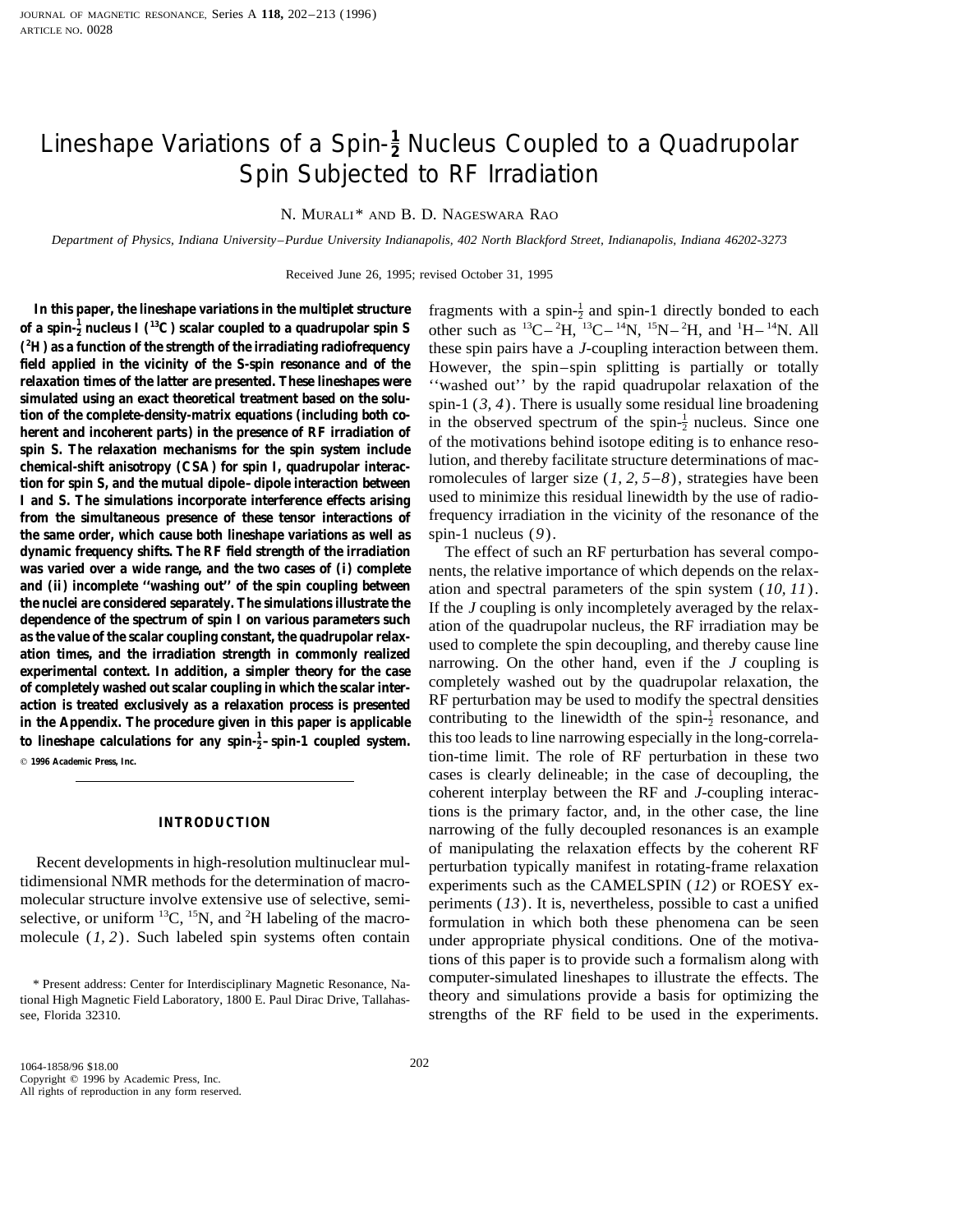led to the use of RF field strengths far in excess of those by necessary to obtain line narrowing in the spectra.

The line narrowing generated through the use of RF fields *is* yet another example of a variety of experiments in NMR that use RF fields to manipulate the spin Hamiltonian of the system. There are a number of examples of using RF fields to effectively alter the coherent (or spectral) part of the Hamiltonian such as spin decoupling and cross polarization  $(14)$ . Experiments that modify the incoherent (or relaxation) part of the spin Hamiltonian are often not possible and are *less* common. Recent experiments designed to select relaxation pathways to retain specific pair-wise dipolar interac-<br>tions and suppress spin-diffusion effects are examples of<br>tailoring the relaxation Hamiltonian without altering the<br>spectral Hamiltonian (15, 16). In a number o ent parts) in the presence of the RF perturbation. Such a  $H'(t) = H^{(0)}(t) + H^{(0)}(t) + H^{(0)}(t)$ . [3] procedure for the calculation of lineshapes for a spin- $\frac{1}{2}$ (<sup>13</sup>C) nucleus coupled to a spin-1  $(^{2}H)$  nucleus relaxing through quadrupolar interaction in the presence of a strong RF irradi- Transforming to a doubly rotating frame with ation of the latter spin is given below. The theory is used to simulate lineshapes over a range of RF field strengths inclusive of the cases of complete and incomplete washing out of the spin coupling between the nuclei. In the Appendix, a simpler theory for the case of completely washed-out scalar<br>coupling, in which the scalar interaction is treated exclu-<br>and using the standard treatment for relaxation (4) yields sively as a relaxation process, is presented.

For the relaxation of the spin system, three mechanisms *deta* are considered: the chemical-shift anisotropy (CSA) of spin I  $(\frac{1}{2})$ , quadrupolar interaction for spin S (1), and their mutual dipolar interactions. Since all these are tensor interactions where of rank 2, interference terms can arise between relaxation mechanisms such as, dipolar–quadrupolar interaction and dipolar–CSA cross correlations (*4, 17*). So-called dynamic frequency shifts arising from the imaginary part of the spectral densities of the relaxation mechanisms can also occur  $(4, 18-20)$ . These effects are also included in the present formulation. The procedure in this paper is, therefore, appli-<br>cable to lineshape calculations for any spin- $\frac{1}{2}$ -spin-1 coupled and  $\Gamma$  is the relaxation super operator (14) corresponding system under a variety of commonly realized experimental<br>conditionian  $H_1(t)$ . In  $H_1$ , only the  $JI_zS_z$  term is reconditions.

The density-matrix method is convenient for the calcula-<br>tion of the lineshape variations in the multiplet structure of relaxation rates of spin I for such a case in the presence of a spin- $\frac{1}{2}$  nucleus I as a function of the relaxation times of a quadrupolar spin S and of the strength of the irradiating RF Appendix.

Furthermore, these results help to clarify some of the confu- field applied in the vicinity of the S-spin resonance. The sion in the literature on the subject which appears to have equation of motion for the spin density matrix  $\sigma$  is given

$$
\frac{d\boldsymbol{\sigma}}{dt} = -i[\;H_0(t) + H_J + H'(t),\sigma], \qquad [1]
$$

$$
\begin{aligned} H_0(t) &= -\left[\omega_{0I}I_z + \omega_{0S}S_z + \omega_r(S_x\cos\,\omega_S t + S_y\sin\,\omega_S t)\right], \\ H_t &= J\mathbf{I} \cdot \mathbf{S} \end{aligned} \tag{2}
$$

$$
H'(t) = H'^{\mathbb{Q}}(t) + H'^{\mathbb{D}}(t) + H'^{\mathbb{C}}(t).
$$
 [3]

$$
R(t) = \exp(i\omega_{I}I_{z}t)\exp(i\omega_{S}S_{z}t)
$$
  

$$
\boldsymbol{\sigma}^{*}(t) = R(t)\boldsymbol{\sigma}(t)R^{-1}(t)
$$
 [4]

$$
\frac{d\boldsymbol{\sigma}^*}{dt} = -i[\;H_0^* + H_J^*,\;\boldsymbol{\sigma}^*] - \Gamma(\boldsymbol{\sigma}^* - \boldsymbol{\sigma}_0),\quad [5]
$$

$$
\begin{aligned}\n\Box^*_{0} &= -(\Delta \omega_{\rm I} I_z + \Delta \omega_{\rm S} S_z + \omega_{\rm r} S_x), \\
\Box^*_{J} &= J I_z S_z, \\
\Delta \omega_{\rm I} &= \omega_{0\rm I} - \omega_{\rm I}, \Delta \omega_{\rm S} = \omega_{0\rm S} - \omega_{\rm S},\n\end{aligned}
$$
 [6]

of spin S is strong such that the spin coupling is totally obliterated,  $H_J$  may be written as  $J\mathbf{I} \cdot \mathbf{S}(t)$  leading to scalar **THEORY** relaxation of the second kind (*4*). If this is the case, the lineshape calculation is simpler than the general case prerelaxation rates of spin I for such a case in the presence of strong RF irradiation of spin S is described briefly in the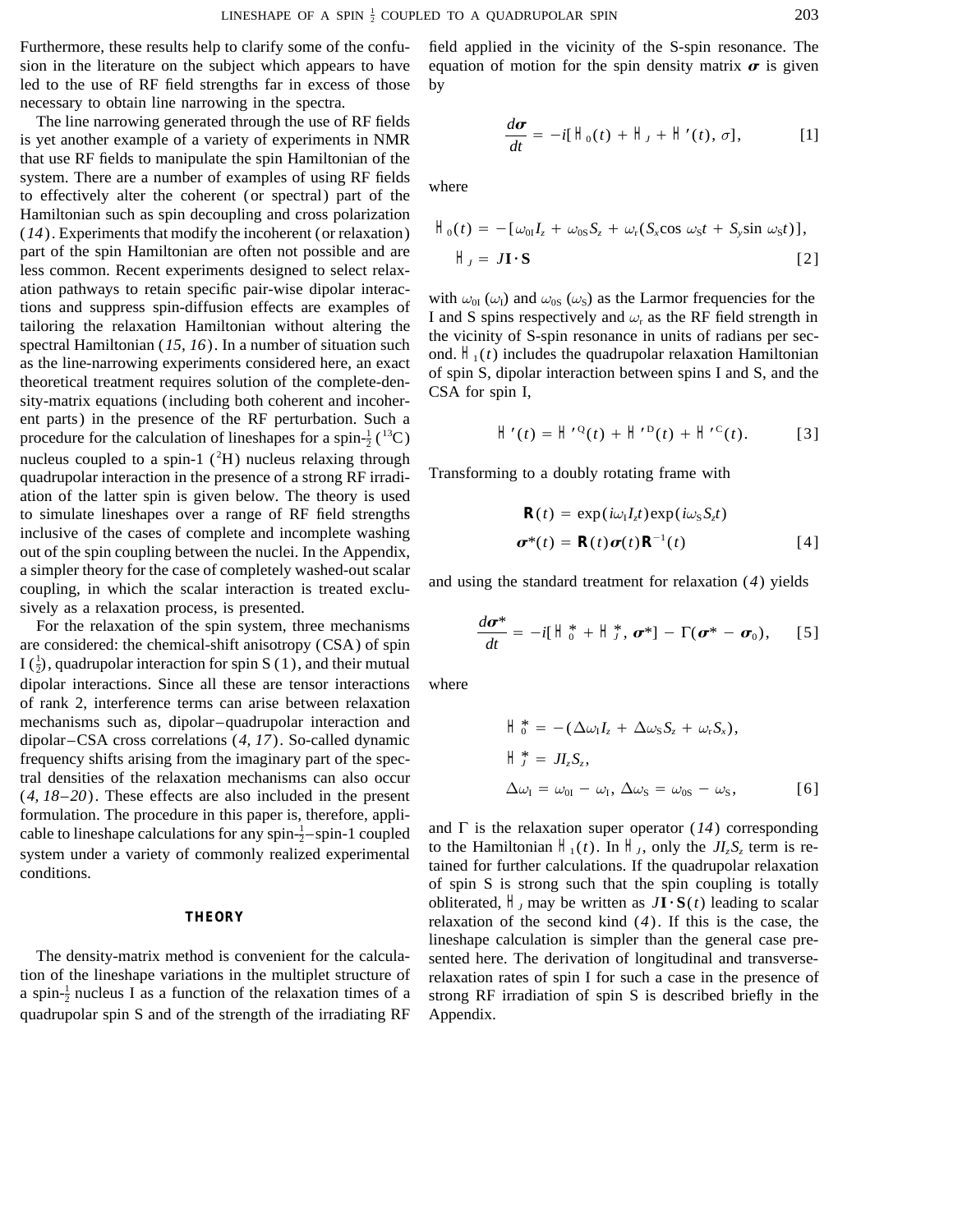The six spin-product states  $|m_1, m_5\rangle$  of the I-S spin system are

$$
|1\rangle = |\frac{1}{2}, 1\rangle, |2\rangle = |\frac{1}{2}, 0\rangle, |3\rangle = |\frac{1}{2}, -1\rangle,
$$
  
 $|4\rangle = |-\frac{1}{2}, 1\rangle, |5\rangle = |-\frac{1}{2}, 0\rangle, \text{ and } |6\rangle = |-\frac{1}{2}, -1\rangle.$ 

In the absence of any S-spin decoupling field, the I-spin spectrum is a triplet with frequencies given by

$$
\omega_{ab}^{\mathrm{I}} = \Delta \omega_{\mathrm{I}} + J m_{\mathrm{S}}, \tag{7}
$$

where

$$
|a\rangle = \left|-\frac{1}{2}, m_{\rm s}\right\rangle
$$
 and  $|b\rangle = \left|\frac{1}{2}, m_{\rm s}\right\rangle$ .

For calculation purposes, it is convenient to rewrite Eq. [5] as  $d\boldsymbol{\sigma}^*/dt = A\boldsymbol{\sigma}^*$ , where

$$
A\boldsymbol{\sigma}^* = -i[A_0^* + H_J^*, \boldsymbol{\sigma}^*] - \Gamma(\boldsymbol{\sigma}^* - \boldsymbol{\sigma}_0). \qquad [8]
$$

A formal solution of Eq. [8] may be written as

$$
\boldsymbol{\sigma}^*(t) = e^{At}\boldsymbol{\sigma}^*(0), \qquad [9]
$$

where  $\sigma^*(0)$  is the density matrix immediately following a  $\pi/2$  pulse on the I spin and is given by a unit column vector, and A is a  $3 \times 3$  matrix. Following the procedure given in Chap. X of Ref.  $(4)$ , the time-domain signal arising from the free-induction decay of the three single-quantum I-spin transitions  $(I_1, I_2,$  and  $I_3)$  can be represented as

$$
G(t) = \mathbf{X} \boldsymbol{\sigma}^*(t) = X e^{At} \boldsymbol{\sigma}^*(0), \qquad [10]
$$

where  $X$  is a row vector with elements  $(1, 1, 1)$  equal to the normalized intensities of the lines in the spectrum in the absence of any relaxation. The spectrum is then given by the Fourier transform of  $G(t)$ , i.e.,

$$
F(\omega) = \text{re}\bigg[\mathbf{X} \cdot \bigg\{ \int_0^{\infty} e^{(A - i\omega E)t} dt \bigg\} \cdot \boldsymbol{\sigma}^*(0) \bigg]. \quad [11]
$$

In the above,  $E$  is a unit matrix and re stands for the real part. Evaluation of the above integration yields

$$
F(\omega) = \text{re}[\mathbf{X} \cdot [A - i\omega E]^{-1} \cdot \boldsymbol{\sigma}^*(0)]. \qquad [12]
$$

The situation becomes complicated in the presence of an S-spin decoupling field. Six additional multiple-quantum coherences (MQs), two zero-quantum  $(Z_1, Z_2)$ , two doublequantum  $(D_1, D_2)$ , one two-spin-flip single-quantum  $(2s1q)$ , and one two-spin-flip three-quantum  $(2s3q)$  coherences will now be coupled to the three single-quantum coherences  $I_1$ ,  $I_2$ ,  $I_3$ , so that the dimension of Eqs. [9] through [12] becomes 9 instead of the 3 which it is in the absence of irradiation. The elements of  $\sigma^*$  corresponding to the nine coherences are given by

$$
I_1 = \langle \frac{1}{2}, 1 | \sigma^* | -\frac{1}{2}, 1 \rangle = \langle 1 | \sigma^* | 4 \rangle,
$$
  
\n
$$
I_2 = \langle \frac{1}{2}, 0 | \sigma^* | -\frac{1}{2}, 0 \rangle = \langle 2 | \sigma^* | 5 \rangle,
$$
  
\n
$$
I_3 = \langle \frac{1}{2}, -1 | \sigma^* | -\frac{1}{2}, -1 \rangle = \langle 3 | \sigma^* | 6 \rangle,
$$
  
\n
$$
Z_1 = \langle \frac{1}{2}, 0 | \sigma^* | -\frac{1}{2}, 1 \rangle = \langle 2 | \sigma^* | 4 \rangle,
$$
  
\n
$$
D_1 = \langle \frac{1}{2}, 1 | \sigma^* | -\frac{1}{2}, 0 \rangle = \langle 1 | \sigma^* | 5 \rangle,
$$
  
\n
$$
Z_2 = \langle \frac{1}{2}, -1 | \sigma^* | -\frac{1}{2}, 0 \rangle = \langle 3 | \sigma^* | 5 \rangle,
$$
  
\n
$$
D_2 = \langle \frac{1}{2}, 0 | \sigma^* | -\frac{1}{2}, -1 \rangle = \langle 2 | \sigma^* | 6 \rangle,
$$
  
\n
$$
2s1q = \langle \frac{1}{2}, -1 | \sigma^* | -\frac{1}{2}, 1 \rangle = \langle 3 | \sigma^* | 4 \rangle,
$$
  
\n
$$
2s3q = \langle \frac{1}{2}, 1 | \sigma^* | -\frac{1}{2}, -1 \rangle = \langle 1 | \sigma^* | 6 \rangle.
$$
 [13]

The matrix elements of  $\Gamma(\sigma^* - \sigma_0)$  appearing in the A matrix (see Eq.  $[8]$ ) can be defined by the equations

$$
\langle \alpha | \Gamma(\boldsymbol{\sigma}^* - \boldsymbol{\sigma}_0) | \alpha' \rangle = \sum_{\beta \beta'} R_{\alpha \alpha' \beta \beta'} (\boldsymbol{\sigma}^* - \boldsymbol{\sigma}_0)_{\beta \beta'}
$$

$$
- i (\delta \omega_{\alpha \alpha'} \sigma_{\alpha \alpha'}^* )_{\alpha \neq \alpha'}, \qquad [14]
$$

and

$$
R_{\alpha\alpha'\beta\beta'} = \frac{1}{2} \{ J_{\alpha\beta\alpha'\beta'} + J_{\beta'\alpha'\beta\alpha} - \delta_{\alpha'\beta'} \sum_{\gamma} J_{\alpha\gamma\beta\gamma} - \delta_{\alpha\beta} \sum_{\gamma} J_{\gamma\alpha'\gamma\beta'} \}, \qquad [15]
$$

with

$$
J_{\alpha\beta\alpha'\beta'} = \int_{-\infty}^{\infty} \langle \langle \alpha | H'(t) | \beta \rangle
$$
  
 
$$
\times \langle \alpha' | R^{-1}(\tau) | H'(t - \tau) R(\tau) | \beta' \rangle^* \rangle_{\text{av}} d\tau, [16]
$$

in which  $\langle \ \rangle_{av}$  represents an ensemble average, and  $\delta \omega_{\alpha \alpha'}$  represents a dynamic frequency shift defined later in Eq. [21].

For the calculation of  $J_{\alpha\beta\alpha'\beta'}$ , it is convenient to express the three relaxation Hamiltonians in terms of their irreducible spherical tensor components as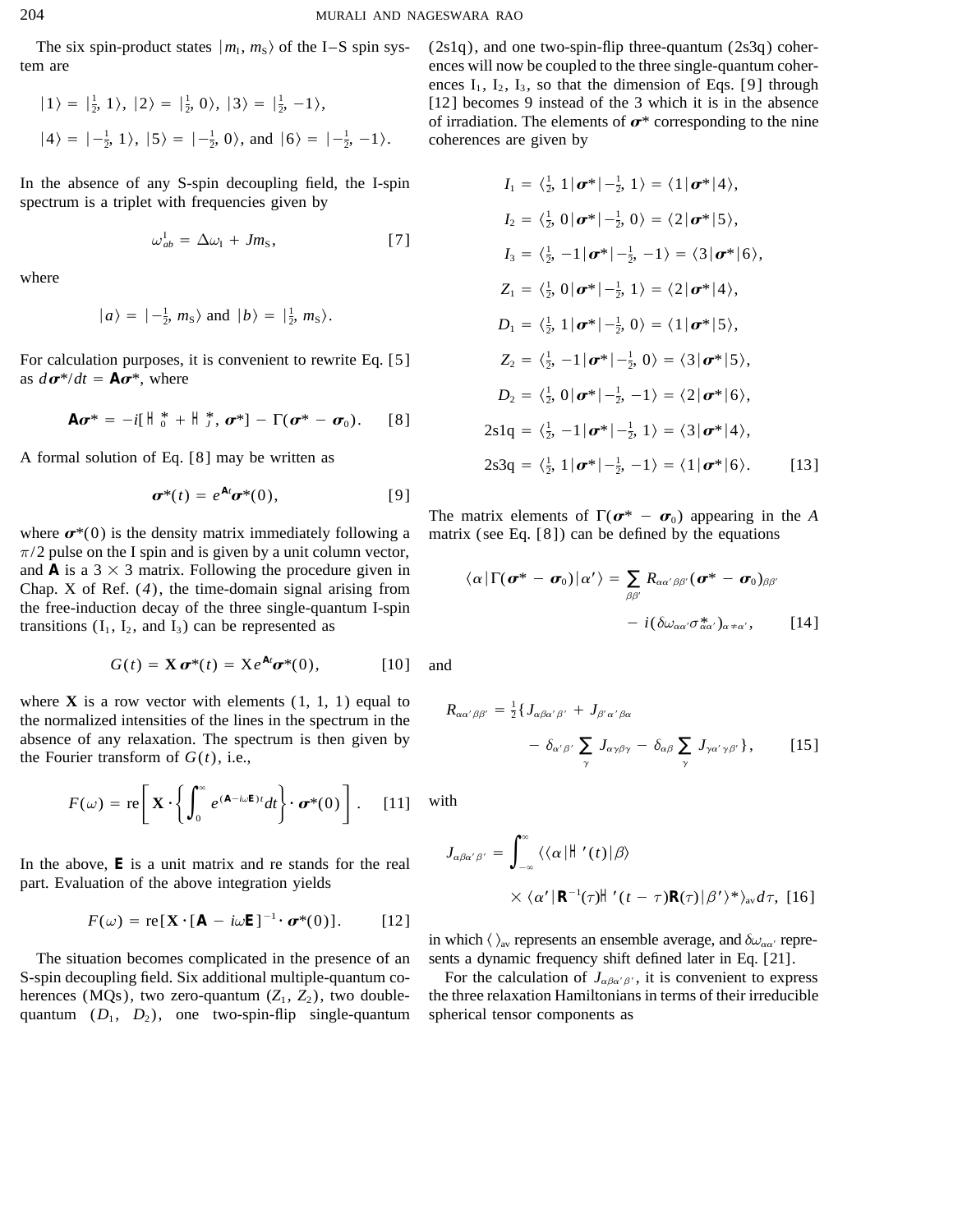**TABLE 1** Lattice Functions  $F_q$  and Spin Operators  $A_q$  in the Relaxation Hamiltonians

| Quadrupolar relaxation                                                                                                                                                                           | Dipolar relaxation                                                                                                             | CSA relaxation                                                                                                                                                                                                   |
|--------------------------------------------------------------------------------------------------------------------------------------------------------------------------------------------------|--------------------------------------------------------------------------------------------------------------------------------|------------------------------------------------------------------------------------------------------------------------------------------------------------------------------------------------------------------|
| $F_q^Q = \sqrt{\frac{3}{2} \frac{e^2 qQ}{2S(2S-1)}}$                                                                                                                                             | $F_{q}^{\rm D} = -\sqrt{6} \, \frac{\gamma_{\rm I} \gamma_{\rm s} \hbar}{r_{\rm re}^{3}} \, D_{0q}^{(2)} \, (\Omega_{\rm D}).$ | $F_{q}^{C_1} = \sqrt{\frac{3}{2}} \delta_{zz}$                                                                                                                                                                   |
| $[D_{0q}^{(2)}\left(\Omega_{\mathrm{Q}}\right)-\sqrt{\frac{1}{6}~\eta_{\mathrm{Q}}D_{+2q}^{(2)}}~(\Omega_{\mathrm{Q}})-\sqrt{\frac{1}{6}~\eta_{\mathrm{Q}}D_{-2q}^{(2)}~(\Omega_{\mathrm{Q}})}.$ | $A_0^{\rm D} = \frac{1}{\sqrt{6}} (3I_zS_z - \mathbf{I} \cdot \mathbf{S})$                                                     | $[D_{0q}^{(2)}(\Omega_{\mathrm{C}_l})\,-\,\sqrt{\frac{1}{6}}\,\eta_{\mathrm{C}_l}\,D_{+2q}^{(2)}\,(\Omega_{\mathrm{C}_l})\,-\,\sqrt{\frac{1}{6}}\,\eta_{\mathrm{C}_l}\,D_{-2q}^{(2)}\,(\Omega_{\mathrm{C}_l})].$ |
| $A_0^Q = \frac{1}{\sqrt{6}} [3S_z^2 - S(S+1)]$                                                                                                                                                   | $A_{\pm 1}^{\text{D}} = \pm \frac{1}{2} (I_z S_{\pm} + I_z S_z)$                                                               | $A_0^{C_1} = \frac{2}{\sqrt{6}} \omega_1 I_z.$                                                                                                                                                                   |
| $A_{\pm 1}^{\rm Q} = \pm \frac{1}{2} (S_z S_{\pm} + S_{\pm} S_z)$                                                                                                                                | $A_{\pm 2}^{\rm D} = \frac{1}{2} I_{\pm} S_{\pm}.$                                                                             | $A_{\pm 1}^{C_1} = \pm \frac{1}{2} \omega_1 I_{\pm}$                                                                                                                                                             |
| $A_{\pm 2}^{\rm Q} = \frac{1}{2} S_{\pm}^2$ .                                                                                                                                                    |                                                                                                                                | $A_{\pm 2}^{C_1} = 0.$                                                                                                                                                                                           |

*Note.* See Eq. [17] in the text. The Hamiltonians are expressed in angular frequency units. The expressions are in standard notation. Superscripts Q, D, and C denote the three relaxation mechanisms.  $e^2qQ$  is the quadrupolar coupling constant in radians per second.  $\gamma_1$  and  $\gamma_5$  are gyromagnetic ratios of spin I and S and  $r_{1S}$  is the distance between them.  $\eta_Q$  and  $\eta_{C_1}$  are the asymmetry parameters for quadrupolar and CSA interactions, respectively.  $\delta_{zz}$  is the largest principal value of the CSA tensor.  $D_{q\bar{q}}^{(1)}$  ( $\Omega$ ) are the Wigner rotation matrices. For further details, see Refs. (20–22).

$$
H'(t) = \sum_{q=-2}^{2} (-1)^{q} F_{q}(t) A_{-q}, \qquad [17] + \sum_{q=-2}^{2} (-1)^{q} F_{q}(t) A_{-q},
$$

where  $F_q$  are the lattice functions and  $A_q$  are the spin operators such that,  $F_q^* = (-1)^q F_{-q}$  and  $A_q^{\dagger^2} = (-1)^q A_{-q}$ . The various  $F_q$  and  $A_q$  for the three relaxation mechanisms (*21, 22*) are given in Table 1. The calculation of the spectral densities may now proceed along the lines described, for example, in Ref. (*17*). Assuming an isotropic motion described by a correlation time  $\tau_c$  leads to Lorentzian spectral densities through

$$
\langle F_q(t) F_q^*(t-\tau) \rangle_{\rm av} = \delta_{qq'} \langle |F_q|^2 \rangle_{\rm av} \exp(-|\tau|/\tau_{\rm c}),
$$

and

$$
\frac{1}{2} \int_{-\infty}^{\infty} \exp(i\omega_q \tau) \exp(-|\tau|/\tau_c) d\tau = \frac{\tau_c}{1 + \omega_q^2 \tau_c^2} + \sum_{q=-2}^{2} J(\omega_q^D)
$$

$$
= J(\omega_q). \qquad [18] \qquad \qquad \times \langle \alpha' | A^D \rangle
$$

$$
\frac{1}{2}J_{\alpha\beta\alpha'\beta'} = \sum_{q=-2}^{2} J(\omega_q^D) \langle |F_q^D|^2 \rangle_{\text{av}} \langle \alpha | A_{-q}^D | \beta \rangle \langle \alpha' | A_{-q}^D | \beta' \rangle^* \quad \text{etc.}
$$
\n
$$
+ \sum_{q=-2}^{2} J(\omega_q^Q) \langle |F_q^Q|^2 \rangle_{\text{av}} \langle \alpha | A_{-q}^Q | \beta \rangle \quad \text{etc.}
$$
\n
$$
\times \langle \alpha' | A_{-q}^Q | \beta' \rangle^* \quad \text{by}
$$

+ 
$$
\sum_{q=-2}^{2} J(\omega_q^{C_1}) \langle |F_q^{C_1}|^2 \rangle_{av} \langle \alpha | A_{-q}^{C_1} | \beta \rangle
$$
  
\n
$$
\times \langle \alpha' | A_{-q}^{C_1} | \beta' \rangle^*
$$
  
\n+ 
$$
\sum_{q=-2}^{2} J(\omega_q^{Q}) \langle |F_q^{D} F_q^{Q*} | \rangle_{av} \langle \alpha | A_{-q}^{D} | \beta \rangle
$$
  
\n
$$
\times \langle \alpha' | A_{-q}^{Q} | \beta' \rangle^*
$$
  
\n+ 
$$
\sum_{q=-2}^{2} J(\omega_q^{D}) \langle |F_q^{Q} F_q^{D*} | \rangle_{av} \langle \alpha | A_{-q}^{Q} | \beta \rangle
$$
  
\n+ 
$$
\sum_{q=-2}^{2} J(\omega_q^{C_1}) \langle |F_q^{D} F_q^{C_1*} | \rangle_{av} \langle \alpha | A_{-q}^{D} | \beta \rangle
$$
  
\n+ 
$$
\sum_{q=-2}^{2} J(\omega_q^{C_1}) \langle |F_q^{D} F_q^{C_1*} | \rangle_{av} \langle \alpha | A_{-q}^{D} | \beta \rangle
$$
  
\n+ 
$$
\sum_{q=-2}^{2} J(\omega_q^{D}) \langle |F_q^{C} F_q^{D*} | \rangle_{av} \langle \alpha | A_{-q}^{C} | \beta \rangle
$$
  
\n+ 
$$
\langle \alpha' | A_{-q}^{D} | \beta' \rangle^*
$$
 [19]

The  $J_{\alpha\beta\alpha'\beta'}$  in Eq. [16] may be expressed as In Eq. [19], the first three terms are the auto-correlation relaxation rates, the fourth and fifth terms are the cross correlations between dipolar and quadrupolar re- <sup>1</sup> laxation mechanisms, and the last two terms are the cross correlations between the dipolar and CSA relaxation mechanisms. Using the orthogonality of the Wigner rotation matrices, the various averages in Eq. [19] are given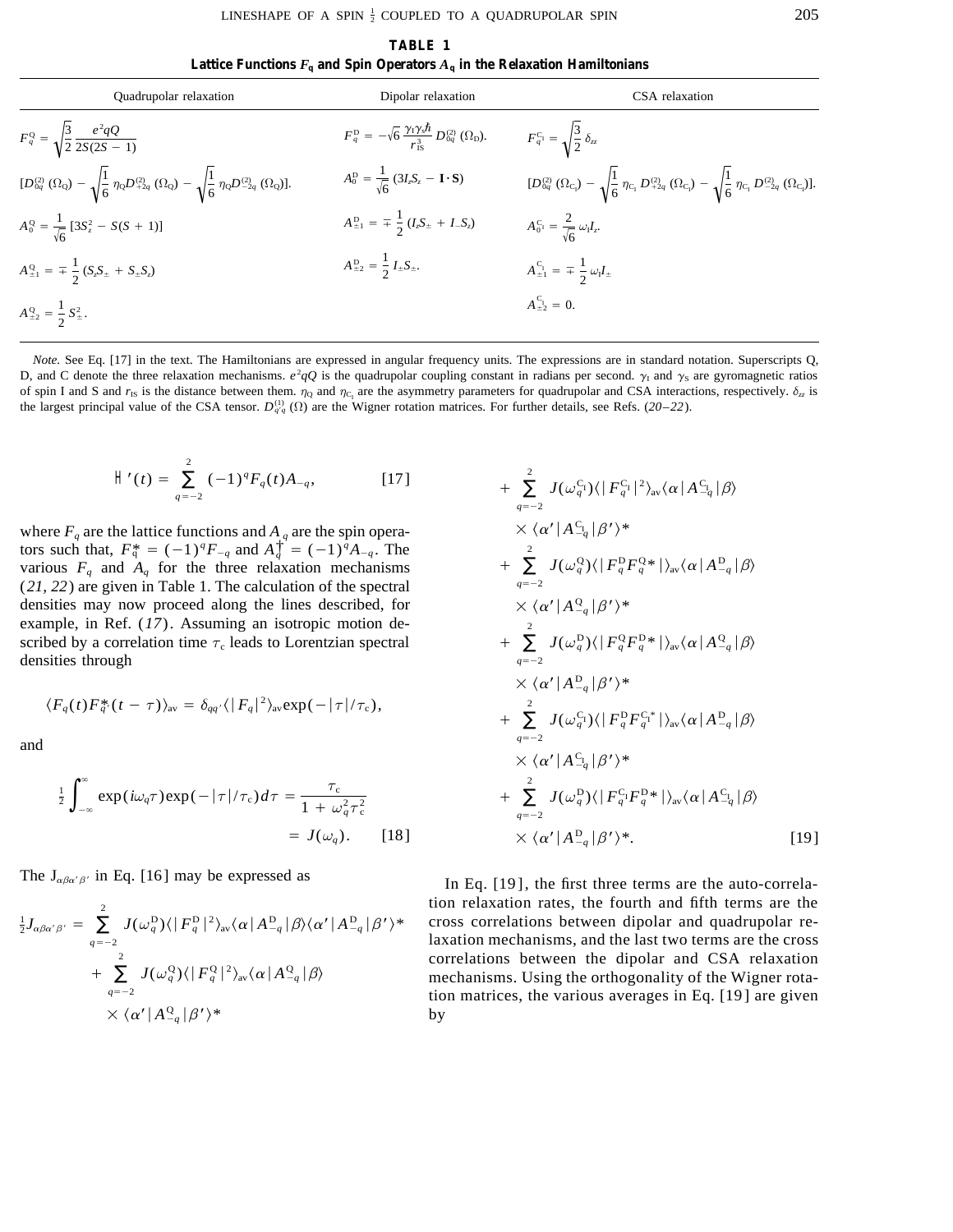$$
\langle |F_q^{\rm D}|^2 \rangle_{\rm av} = \frac{6}{5} \frac{\gamma_1^2 \gamma_5^2 \hbar^2}{r_{\rm IS}^6},
$$
  

$$
\langle |F_q^{\rm Q}|^2 \rangle_{\rm av} = \frac{3}{40} \frac{(e^2 q Q)^2}{[S(2S-1)]^2} \left(1 + \frac{\eta_0^2}{3}\right),
$$
  

$$
\langle |F_q^{\rm C_1}|^2 \rangle_{\rm av} = \frac{3}{10} \delta_{zz}^2 \left(1 + \frac{\eta_{\rm C_1}^2}{3}\right),
$$
  

$$
\langle |F_q^{\rm D} F_q^{\rm Q*}| \rangle_{\rm av} = \langle |F_q^{\rm Q} F_q^{\rm D*}| \rangle_{\rm av}
$$
  

$$
= -\frac{3}{10} \frac{\gamma_1 \gamma_5 \hbar}{r_{\rm IS}^3} \frac{(e^2 q Q)}{2S(2S-1)}
$$
  

$$
\times [(3 \cos^2 \theta_{\rm Q-D} - 1)] - \eta_0 \sin^2 \theta_{\rm Q-D} \cos 2\phi_{\rm Q-D}],
$$

and

$$
\langle |F_q^{\rm D} F_q^{\rm C} |^* \rangle_{\rm av} = \langle |F_q^{\rm C} F_q^{\rm D} * | \rangle_{\rm av}
$$
  
= 
$$
- \frac{3}{10} \frac{\gamma_1 \gamma_5 \hbar}{r_{\rm B}^3} \delta_{zz} [(3 \cos^2 \theta_{\rm C_1-D} - 1)
$$
  

$$
- \eta_{\rm C_1} \sin^2 \theta_{\rm C_1-D} \cos 2\phi_{\rm C_1-D} ], \qquad [20]
$$

where  $\theta_{Q-D}/\theta_{C_I-D}$  and  $\phi_{Q-D}/\phi_{C_I-D}$  are respectively the polar and azimuthal angles of the dipolar vector in the principal axis system of the quadrupolar tensor/CSA tensor.

The dynamic shifts represented by  $\delta\omega_{\alpha\alpha'}$  are given by

$$
\delta\omega_{\alpha\alpha'} = L_{\alpha\alpha'\alpha\alpha'}
$$
  
=  $K_{\alpha\alpha\alpha'\alpha'}$  +  $K_{\alpha'\alpha'\alpha\alpha}$  -  $\sum_{\gamma} K_{\alpha\gamma\alpha\gamma}$  -  $\sum_{\gamma} K_{\gamma\alpha'\gamma\alpha'}$ , [21a]

where

$$
K_{\alpha\beta\alpha'\beta'} = \text{Im}\bigg(\int_0^\infty \langle\langle\alpha|\left|\cdot\right|'(t)|\beta\rangle\right)
$$

$$
\times \langle\alpha'|\left|\mathsf{R}^{-1}(\tau)\right|'(t-\tau)\mathsf{R}(\tau)|\beta'\rangle^*\rangle_{\text{av}}d\tau\bigg),\tag{211}
$$

where Im stands for the imaginary part. These terms add to the first term in Eq. [8], thereby modifying the frequency of the transition  $\alpha \rightarrow \alpha'$ . Such dynamic-shift terms arise for all spectral densities at nonzero frequencies in Eq. [21]. However, in the absence of spin–spin coupling, the dynamic shifts change  $\omega_{0I}$  and  $\omega_{0S}$ , i.e., effectively alter the chemical shifts which are not readily detected, although they are observable in specially designed experiments. However, in the presence of spin-spin coupling, if the dynamic shifts are different for different multiplet resonances, these effects are seen as a change in spin–spin multiplet patterns  $(19, 20)$ . We consider only such shifts in the present calculations. For the  $I = \frac{1}{2}$ ,  $S = 1$  coupled spin system, dynamic-shifts differential with respect to the spin-spin multiplet arise from the imaginary part of the quadrupolar-dipolar cross-correlation term of the longitudinal relaxation of spin S and from the CSA-dipolar cross-correlation term of the longitudinal relaxation of spin I.

The A matrix is given on the following page. The relaxation rates  $R_{\alpha\alpha'\beta\beta'}$  and the dynamic shifts  $\delta\omega_{\alpha\alpha'}$  appearing in A are give in Table 2 and Table 3, respectively. The various spectral density terms such as  $J^{\mathbb{Q}}(\omega)$ ,  $J^{\mathbb{D}}(\omega)$  (see Table 2) for the case of  $I = \frac{1}{2}$  and  $S = 1$  are given by

$$
J^{Q}(\omega) = \frac{3}{160} (e^{2}qQ)^{2} \left(1 + \frac{\eta_{Q}^{2}}{3}\right) \frac{\tau_{c}}{1 + \omega^{2}\tau_{c}^{2}},
$$
  
\n
$$
J^{D}(\omega) = \frac{3}{10} \left(\frac{\gamma_{1}^{2}\gamma_{S}^{2}\hbar^{2}}{r_{1S}^{6}}\right) \frac{\tau_{c}}{1 + \omega^{2}\tau_{c}^{2}},
$$
  
\n
$$
J^{C_{I}}(\omega) = \frac{3}{10} \omega_{1}^{2}\delta_{zz}^{2} \left(1 + \frac{\eta_{C_{I}}^{2}}{3}\right) \frac{\tau_{c}}{1 + \omega^{2}\tau_{c}^{2}},
$$
  
\n
$$
J^{Q-D}(\omega) = \frac{3}{80} \frac{\gamma_{1}\gamma_{S}\hbar}{r_{1S}^{3}} (e^{2}qQ) [(3 \cos^{2}\theta_{Q-D} - 1)] - \eta_{Q} \sin^{2}\theta_{Q-D} \cos 2\phi_{Q-D}] \frac{\tau_{c}}{1 + \omega^{2}\tau_{c}^{2}},
$$

and

$$
J^{C_{\rm I}-D}(\omega) = \frac{3}{10} \frac{\gamma_1 \gamma_5 \hbar}{r_{\rm IS}^3} \omega_{\rm I} \delta_{zz} [(3 \cos^2 \theta_{\rm C_{\rm I}-D} - 1) - \eta_{\rm C_{\rm I}} \sin^2 \theta_{\rm C_{\rm I}-D} \cos 2\phi_{\rm C_{\rm I}-D}] \times \frac{\tau_{\rm c}}{1 + \omega^2 \tau_{\rm c}^2}.
$$
 [23]

The imaginary part of the spectral densities which determine  $\delta\omega_{\alpha\alpha'}$  in Table 3 are given by

 $L^{Q-D}(\omega) = \omega \tau_{c} J^{Q-D}(\omega),$ 

and

$$
L^{C_{\rm I}-D}(\omega) = \omega \tau_{\rm c} J^{C_{\rm I}-D}(\omega). \tag{24}
$$

## **SIMULATIONS**

Lineshapes of a  ${}^{13}C$  nucleus (I) coupled to a deuterium nucleus (S) which is subjected to a decoupling field were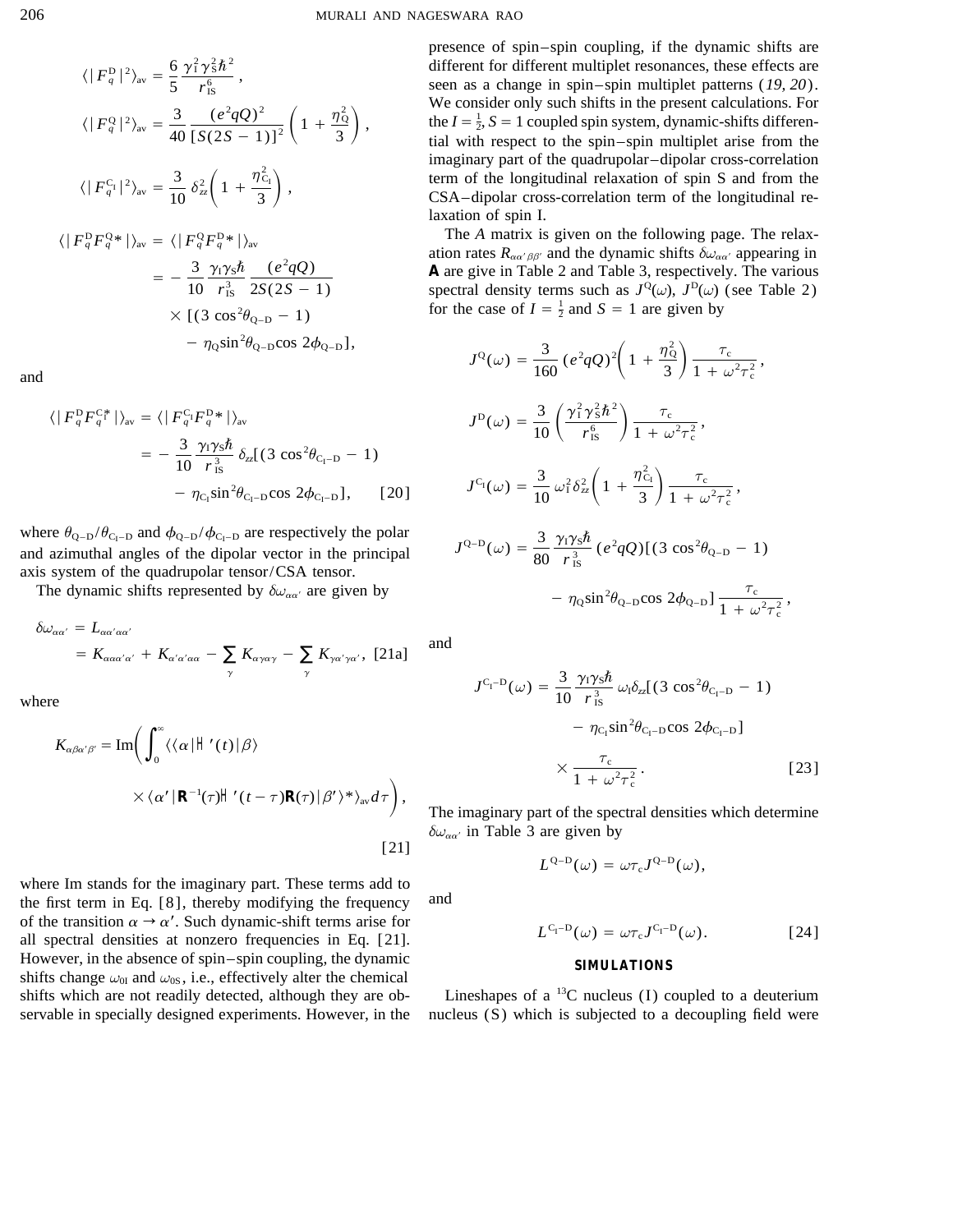| г<br>$\circ$                                                                             | $\circ$                                                                                                                                                                                                                                                                                                                                                                                                           | $\circ$                                                                                                                                                                                                                              | $\circ$                                                                                     | $\frac{1}{2} \mathcal{Q} $                                                                                 | $\circ$                                                                                     | $\frac{-i\omega_{\rm r}}{\sqrt{2}}$                                                                                                                                                                                                                                                                                                                                                                                                                                                                                                                                                                     | $\circ$                                                                                                                                         | $\begin{array}{l} -i(\Delta\omega_{1}+2\Delta\omega_{5}\\ +\delta\omega_{16})+R_{1616} \end{array}$ |
|------------------------------------------------------------------------------------------|-------------------------------------------------------------------------------------------------------------------------------------------------------------------------------------------------------------------------------------------------------------------------------------------------------------------------------------------------------------------------------------------------------------------|--------------------------------------------------------------------------------------------------------------------------------------------------------------------------------------------------------------------------------------|---------------------------------------------------------------------------------------------|------------------------------------------------------------------------------------------------------------|---------------------------------------------------------------------------------------------|---------------------------------------------------------------------------------------------------------------------------------------------------------------------------------------------------------------------------------------------------------------------------------------------------------------------------------------------------------------------------------------------------------------------------------------------------------------------------------------------------------------------------------------------------------------------------------------------------------|-------------------------------------------------------------------------------------------------------------------------------------------------|-----------------------------------------------------------------------------------------------------|
| $\circ$                                                                                  | $\circ$                                                                                                                                                                                                                                                                                                                                                                                                           | $\circ$                                                                                                                                                                                                                              | $\frac{-i\omega_{\rm r}}{\sqrt{2}}$                                                         | $\circ$                                                                                                    | $\frac{1}{2} \sqrt{2}$                                                                      | $\circ$                                                                                                                                                                                                                                                                                                                                                                                                                                                                                                                                                                                                 | $\begin{aligned} -i(\Delta\omega_\mathrm{I} \,& -2\Delta\omega_\mathrm{S} \\ & + \delta\omega_\mathrm{34}) \,+\, R_\mathrm{3434} \end{aligned}$ | $\circ$                                                                                             |
| $\circ$                                                                                  |                                                                                                                                                                                                                                                                                                                                                                                                                   | $\begin{array}{cc} \frac{1}{2} & \frac{1}{2} \\ \frac{1}{2} & \frac{1}{2} \\ \frac{1}{2} & \frac{1}{2} \end{array} \begin{array}{c} \frac{1}{2} & \frac{1}{2} \\ \frac{1}{2} & \frac{1}{2} \\ \frac{1}{2} & \frac{1}{2} \end{array}$ |                                                                                             | $\circ$                                                                                                    | $\circ$                                                                                     | $-i(\Delta\omega_{1}+\Delta\omega_{3}+\frac{\textstyle 1}{\textstyle 2}% \omega_{2}+\frac{\textstyle 1}{\textstyle 2})\omega_{3}+\frac{\textstyle 1}{\textstyle 2}\omega_{1}-\frac{\textstyle 1}{\textstyle 2}\omega_{2}-\frac{\textstyle 1}{\textstyle 2}\omega_{1}-\frac{\textstyle 1}{\textstyle 2}\omega_{2}-\frac{\textstyle 1}{\textstyle 2}\omega_{2}-\frac{\textstyle 1}{\textstyle 2}\omega_{1}-\frac{\textstyle 1}{\textstyle 2}\omega_{2}-\frac{\textstyle 1}{\textstyle 2}\omega_{2}-\frac{\textstyle 1}{\textstyle 2}\omega_{2}-\frac{\textstyle$<br>$+ \delta \omega_{26}$ ) + $R_{2626}$ | $\circ$                                                                                                                                         | $\frac{-i\omega_{\rm r}}{\sqrt{2}}$                                                                 |
| $\circ$                                                                                  |                                                                                                                                                                                                                                                                                                                                                                                                                   | $\frac{1}{3}$ $\frac{1}{3}$ $\frac{1}{3}$ $\frac{1}{3}$ $\frac{1}{3}$ $\frac{1}{3}$ $\frac{1}{3}$ $\frac{1}{3}$                                                                                                                      |                                                                                             | $\circ$                                                                                                    | $-i(\Delta\omega_1 - \Delta\omega_3 - \frac{J}{2})$<br>$+ \ \delta \omega_{35}) + R_{3535}$ | $\circ$                                                                                                                                                                                                                                                                                                                                                                                                                                                                                                                                                                                                 | $\frac{3}{2} \vec{C} $ o                                                                                                                        |                                                                                                     |
|                                                                                          | $\begin{array}{cc} \frac{1}{2} & \frac{1}{2} & \frac{1}{2} \\ \frac{1}{2} & \frac{1}{2} & \frac{1}{2} \\ \frac{1}{2} & \frac{1}{2} & \frac{1}{2} \\ \frac{1}{2} & \frac{1}{2} & \frac{1}{2} \\ \frac{1}{2} & \frac{1}{2} & \frac{1}{2} \\ \frac{1}{2} & \frac{1}{2} & \frac{1}{2} \\ \frac{1}{2} & \frac{1}{2} & \frac{1}{2} \\ \frac{1}{2} & \frac{1}{2} & \frac{1}{2} \\ \frac{1}{2} & \frac{1}{2} & \frac{1}{$ |                                                                                                                                                                                                                                      | $\circ$                                                                                     | $-i(\Delta\omega_1 + \Delta\omega_3 + \frac{J}{2})$<br>$+ \; \delta \omega_{\rm IS}) \; + \; R_{\rm ISIS}$ | $\circ$                                                                                     | $\circ$                                                                                                                                                                                                                                                                                                                                                                                                                                                                                                                                                                                                 | $\circ$                                                                                                                                         | $\frac{1}{2}$                                                                                       |
|                                                                                          | $\frac{1}{2}$ $\frac{1}{2}$ $\frac{1}{2}$ $\frac{1}{2}$ $\frac{1}{2}$ $\frac{1}{2}$ $\frac{1}{2}$ $\frac{1}{2}$ $\frac{1}{2}$                                                                                                                                                                                                                                                                                     |                                                                                                                                                                                                                                      | $-i(\Delta\omega_1 - \Delta\omega_3 + \frac{J}{2})$<br>+ $\delta\omega_{24}$ ) + $R_{2424}$ | $\circ$                                                                                                    | $\circ$                                                                                     | $\circ$                                                                                                                                                                                                                                                                                                                                                                                                                                                                                                                                                                                                 | $\frac{1}{2}$ $\sqrt{2}$                                                                                                                        | $\circ$                                                                                             |
| $R_{\rm 1436}$                                                                           | $R_{2536}$                                                                                                                                                                                                                                                                                                                                                                                                        | $\begin{aligned} -i(\Delta\omega_1 - J + \delta\omega_{36}) \\ + R_{3656} \end{aligned}$                                                                                                                                             | $\circ$                                                                                     | $\circ$                                                                                                    | $\frac{1}{2} \frac{1}{\sqrt{2}}$                                                            |                                                                                                                                                                                                                                                                                                                                                                                                                                                                                                                                                                                                         | $\circ$                                                                                                                                         | $\circ$                                                                                             |
|                                                                                          | $\begin{aligned} -i(\Delta\omega_1+\delta\omega_{2S})\\ +R_{2S2S}\\ R_{362S} \end{aligned} \qquad . \label{eq:12}$                                                                                                                                                                                                                                                                                                |                                                                                                                                                                                                                                      | $\frac{1}{2}\sqrt{2}$                                                                       | $\frac{-i\omega_{\rm r}}{\sqrt{2}}$                                                                        | $\frac{-i\omega_{\rm r}}{\sqrt{2}}$                                                         | $\frac{1}{2} \mathcal{Q}% _{t}^{+} <\delta\leq\frac{1}{2}$                                                                                                                                                                                                                                                                                                                                                                                                                                                                                                                                              | $\circ$                                                                                                                                         | $\circ$                                                                                             |
| $-i(\Delta\omega_1 + J + \delta\omega_{14})$ $R_{1425}$<br>+ $R_{1414}$<br>$\frac{1}{4}$ | $R_{2514}$                                                                                                                                                                                                                                                                                                                                                                                                        | $R_{\rm 3614}$                                                                                                                                                                                                                       | $\frac{-i\omega_r}{\sqrt{2}}$                                                               | $\frac{1}{2} \sqrt{2}$                                                                                     | $\circ$                                                                                     | $\circ$                                                                                                                                                                                                                                                                                                                                                                                                                                                                                                                                                                                                 | $\circ$                                                                                                                                         | $\circ$                                                                                             |

[22]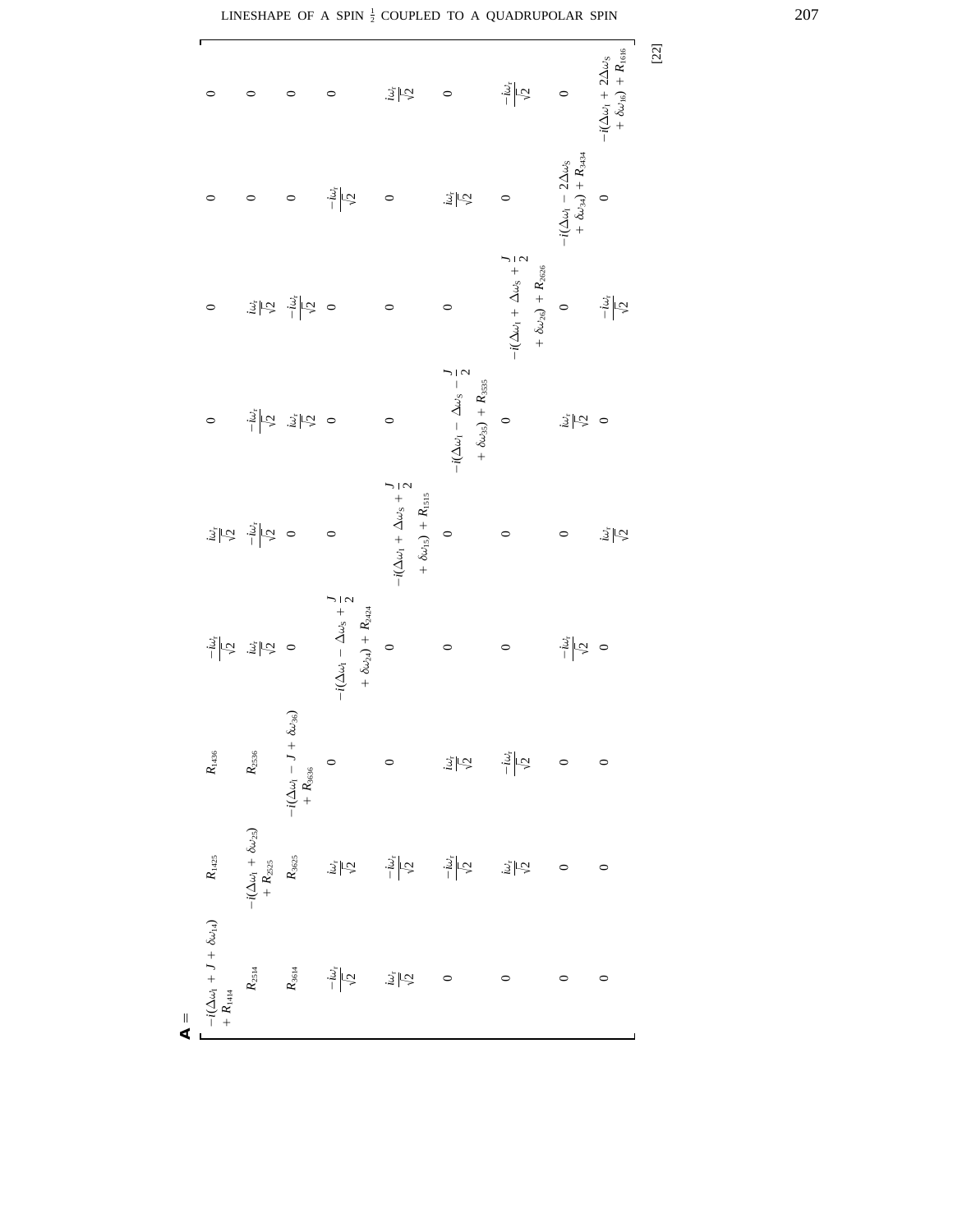| TABLE 2                                                    |
|------------------------------------------------------------|
| The Redfield Relaxation Elements Appearing in the A Matrix |
| $R_{2525}$                                                 |

| $R_{1414/3636}$                                                                                                                                                                                                                                                                                                                                                                                                                                      | $R_{2525}$                                                                                                                                                                                                                                                                                                                                                                                                                                           |
|------------------------------------------------------------------------------------------------------------------------------------------------------------------------------------------------------------------------------------------------------------------------------------------------------------------------------------------------------------------------------------------------------------------------------------------------------|------------------------------------------------------------------------------------------------------------------------------------------------------------------------------------------------------------------------------------------------------------------------------------------------------------------------------------------------------------------------------------------------------------------------------------------------------|
| $= -[4J^{\rm Q}(\omega_{\rm S}) + 8J^{\rm Q}(2\omega_{\rm S}) + \frac{8}{3}J^{\rm D}(0) + \frac{1}{3}J^{\rm D}(\omega_{\rm I} - \omega_{\rm S}) + 2J^{\rm D}(\omega_{\rm I})$                                                                                                                                                                                                                                                                        | $= -[8J^{\rm Q}(\omega_{\rm S}) + \frac{2}{3}J^{\rm D}(\omega_{\rm I} - \omega_{\rm S}) + 2J^{\rm D}(\omega_{\rm S}) + 4J^{\rm D}(\omega_{\rm I} + \omega_{\rm S})]$                                                                                                                                                                                                                                                                                 |
| $+ J^D(\omega_S) + 2J^D(\omega_I + \omega_S) + \frac{2}{3}J^{C_{I}}(0) + \frac{1}{2}J^{C_{I}}(\omega_I)$                                                                                                                                                                                                                                                                                                                                             | $+\frac{2}{3}J^{C_{I}}(0)+\frac{1}{2}J^{C_{I}}(\omega_{I})]$                                                                                                                                                                                                                                                                                                                                                                                         |
| $\pm \int_{\frac{1}{3}}^{4} J^{C_{1}-D}(0) + J^{C_{1}-D}(\omega_{I})$                                                                                                                                                                                                                                                                                                                                                                                |                                                                                                                                                                                                                                                                                                                                                                                                                                                      |
| $R_{1425} = R_{2514} = 4J^{\rm Q}(\omega_{\rm S}) - J^{\rm D}(\omega_{\rm S})$                                                                                                                                                                                                                                                                                                                                                                       | $R_{1436} = R_{3614} = 8J^{\rm Q}(2\omega_{\rm S})$                                                                                                                                                                                                                                                                                                                                                                                                  |
| $R_{2424/3535}$<br>$= -[6J^{\rm Q}(0) + 6J^{\rm Q}(\omega_{\rm S}) + 4J^{\rm Q}(2\omega_{\rm S}) + \frac{2}{3}J^{\rm D}(0) + \frac{2}{3}J^{\rm D}(\omega_{\rm I} - \omega_{\rm S})]$<br>+ $J^D(\omega_I)$ + $\frac{3}{2}$ $J^D(\omega_S)$ + $2J^D(\omega_I + \omega_S)$ + $\frac{2}{3}$ $J^{C_i}(0)$ + $\frac{1}{2}$ $J^{C_i}(\omega_I)$ ]<br>$-[4J^{Q-D}(0) + 2J^{Q-D}(\omega_S)] \pm [\frac{1}{3} J^{C_I-D}(0) + \frac{1}{2} J^{C_I-D}(\omega_I)]$ | $R_{1515/2626}$<br>$= -[6J^{\rm Q}(0) + 6J^{\rm Q}(\omega_{\rm S}) + 4J^{\rm Q}(2\omega_{\rm S}) + \frac{2}{3}J^{\rm D}(0) + \frac{1}{3}J^{\rm D}(\omega_{\rm I} - \omega_{\rm S})]$<br>+ $J^D(\omega_1)$ + $\frac{3}{2}$ $J^D(\omega_5)$ + $4J^D(\omega_1 + \omega_5)$ + $\frac{2}{3}$ $J^{C_i}(0)$ + $\frac{1}{2}$ $J^{C_i}(\omega_i)$ ]<br>$-[4J^{Q-D}(0) + 2J^{Q-D}(\omega_S)] \pm [\frac{1}{3} J^{C_I-D}(0) + \frac{1}{2} J^{C_I-D}(\omega_I)]$ |
| $R_{3434}$<br>$= -[4J^{\rm Q}(\omega_{\rm S}) + 8J^{\rm Q}(2\omega_{\rm S}) + \frac{2}{3}J^{\rm D}(\omega_{\rm I} - \omega_{\rm S}) + 2J^{\rm D}(\omega_{\rm I}) + J^{\rm D}(\omega_{\rm S})]$<br>+ $4J^{\text{Q-D}}(\omega_s)$                                                                                                                                                                                                                      | $R_{1616}$<br>$= -[4J^{\rm Q}(\omega_{\rm S}) + 8J^{\rm Q}(2\omega_{\rm S}) + 4J^{\rm D}(\omega_{\rm I} + \omega_{\rm S}) + 2J^{\rm D}(\omega_{\rm I}) + J^{\rm D}(\omega_{\rm S})]$<br>+ $4J^{\text{Q-D}}(\omega_{\text{S}})$                                                                                                                                                                                                                       |

*Note.* The various spectral density terms such as  $J^{\circ}(\omega)$ ,  $J^{\circ}(\omega)$ , etc., are defined in Eq. [23] (see text).

in Eq. [14]. The parameters common to all the simulations which  $\omega_{.05\tau_{\rm c}} > 1$ . Thus, in the absence of any <sup>2</sup>H decoupling were  $J/2\pi(^{13}\text{C} - {}^{2}\text{H}) = 22 \text{ Hz}, \tau_c = 20 \text{ ns}, e^2$  $10^6$  s<sup>-1</sup>, and  $\gamma_1 \gamma_5 \hbar / r_{1S}^3 = 22 \times 10^3$  s<sup>-1</sup>. In Figs. 3 and 4, the multiplet structure is expected to be a triplet, and, in Fig. the CSA of the spin I was also included with  $\delta_{zz} = 100$  ppm. 4, the multiplet structure is a collapsed singlet since  $(5T_{10}J)^2$ For simplicity, the asymmetry parameters  $\eta_{\text{Q}}$  and  $\eta_{\text{C}_{I}}$  and  $\approx 10$ . polar angles  $\theta_{Q-D}$  and  $\theta_{C_1-D}$  were set equal to zero in all the  $\theta_{Q-D}$  and upolar relaxation  $\theta_{Q-D}$  and  $\theta_{C_1-D}$  were set equal to zero in all the  $\theta_{Q-D}$  and  $\theta_{Q-D}$  and  $\theta_{Q-D}$  are set equal to zero in a simulations. In Figs. 1–3, the proton Larmor frequency was mechanisms were considered. Although the cross correla-<br>chosen to be 600 MHz, and, at this frequency, the value of the two relaxation mechanisms were included in<br>

| $\delta\omega_{14} = -4L^{Q-D}(\omega_S) + L^{C_I-D}(\omega_I)$                                                                                       |
|-------------------------------------------------------------------------------------------------------------------------------------------------------|
| $\delta\omega_{25} = 8L^{\text{Q-D}}(\omega_{\text{S}})$                                                                                              |
| $\delta\omega_{36} = -4L^{Q-D}(\omega_S) - L^{C_1-D}(\omega_I)$                                                                                       |
| $\delta\omega_{24} = \delta\omega_{15} = 2L^{Q-D}(\omega_S) + \frac{1}{2}L^{C_1-D}(\omega_I)$                                                         |
| $\delta\omega_{35} = \delta\omega_{26} = 2L^{\text{Q}-\text{D}}(\omega_{\text{S}}) - \frac{1}{2} L^{\text{C}_{\text{I}}-\text{D}}(\omega_{\text{I}})$ |
| $\delta\omega_{34} = \delta\omega_{16} = -4L^{Q-D}(\omega_{\rm S})$                                                                                   |

simulated on the basis of Eq. [12] with the *A* matrix given narrowing limit is not valid, as in the present simulations in field, in Figs. 1–3, wherein the value of  $(5T_{10}J)^2 \approx 880$ ,

150, 500, and 1000 Hz, respectively, applied to  ${}^{2}$ H nucleus to 1 the I-spin spectrum changes from a fully resolved triplet<br>to a narrow singlet and is a broad singlet when  $(5T_{1Q}J)^2$  =<br>10(3). The product  $(5T_{1Q}J)^2$  is a useful parameter to predict<br>the nature of the multiplet st  $J = 1$  (Fig. 1c). When the ratio was increased to about 2, as in Fig. 1d ( $\nu$ <sub>r</sub> = 50 Hz), the central line was sharpened. **TABLE 3** The intensities of the outer lines in the multiplet structure<br>Dynamic Shifts Appearing in the A Matrix were also reduced. For  $\omega / J \approx 5$  ( $\nu = 100$  Hz) (Fig. 1e). were also reduced. For  $\omega_r / J \approx 5$  ( $\nu_r = 100$  Hz) (Fig. 1e), the multiplet structure is only partially collapsed and the outer lines were broadened and merged with the base of the central line. However, at about  $\omega_r/J \approx 7$  ( $\nu_r = 150$  Hz), the collapse of the multiplet structure is complete and a broad singlet appears as the spectrum (Fig. 1f). A further increase of  $\nu$ <sub>r</sub> to a value of 500 Hz sharpened the singlet (Fig. 1g). A subsequent increase of  $\nu$ <sub>r</sub> to a value of 1000 *Note.* The terms  $L^{Q-D}(\omega_S)$  and  $L^{C_1-D}(\omega_I)$  are defined in Eq. [24] (and Eq. Hz (Fig. 1h) further narrowed the line and the decoupling [23]) (see text). was more or less complete. There was no further change in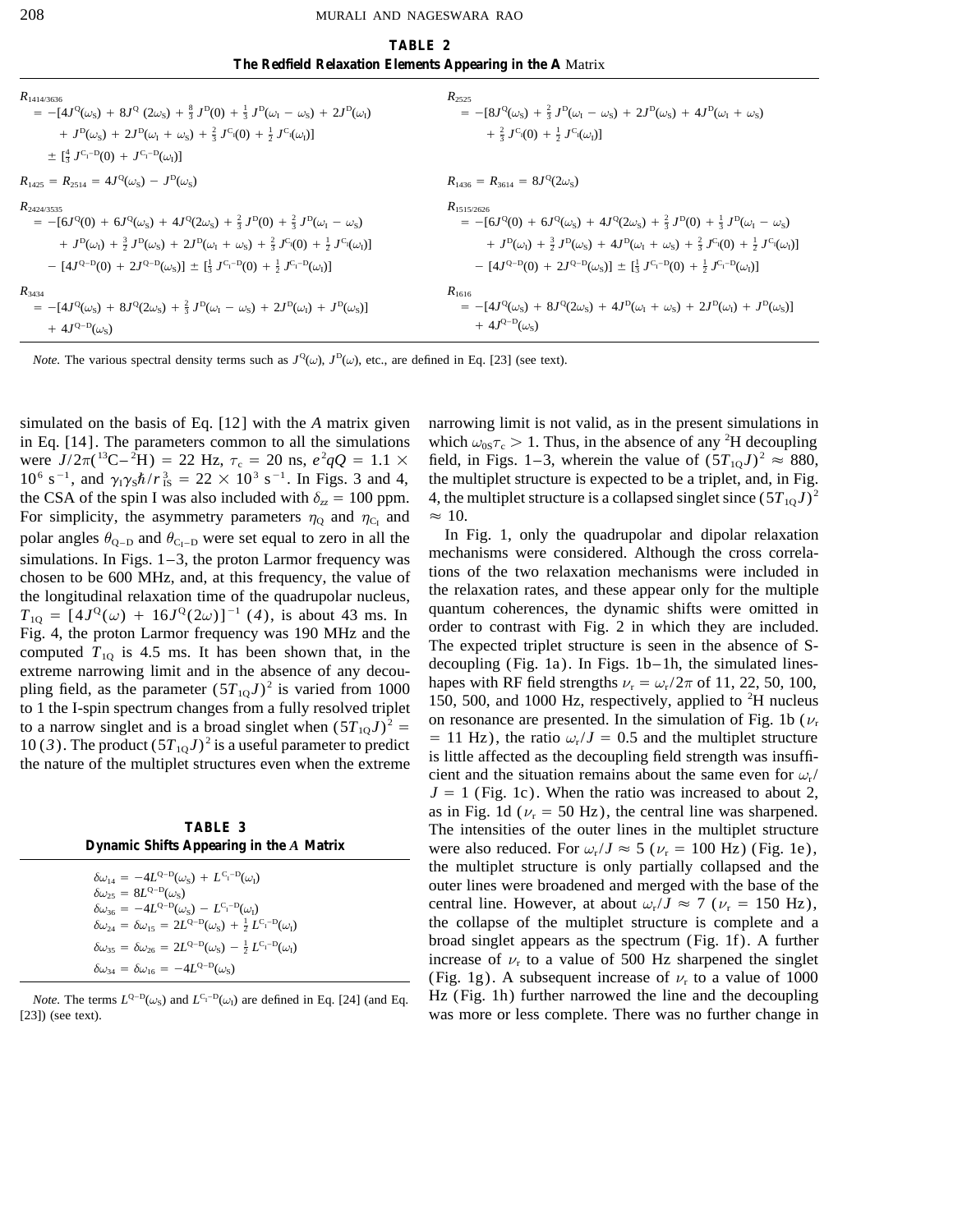

**FIG. 1.** Simulated <sup>13</sup>C spectra of a <sup>13</sup>C $-$ <sup>2</sup>H spin system. The spectra were plotted as a function ( $\omega_{0I} - \omega/J$ ). The parameters used in the simulation are  $J/2\pi$ <sup>(13</sup>C-<sup>2</sup>H) = 22 Hz,  $\tau_c$  = 20 ns,  $e^2qQ = 1.1 \times 10^6$  s<sup>-1</sup>,  $\eta_Q$  $= 0$ ,  $\gamma_1 \gamma_5 \hbar / r_{1S}^3 = 22 \times 10^3 \text{ s}^{-1}$ , and the proton Larmor frequency was set at 600 MHz. The irradiation amplitudes  $\nu_r = \omega_r/2\pi$  in (a) 0, (b) 11, (c) 22, (d) 50, (e) 100, (f ) 150, (g) 500, and (h) 1000 Hz. Dynamic shifts were not included in these spectra. Note that the vertical scales are not the same in all the figures.

the lineshape for any more increase in  $\nu_r$  (data not shown). It can be clearly seen from these simulations that the complete decoupling takes place in two stages as the decoupling field is increased. In the first stage, a collapse of the multiplet structure occurs (Fig. 1f), and, in the second stage, the residual linewidth coming from the scalar relaxation is removed (Figs. 1g and 1h).

In Fig. 2, the  $^{13}$ C lineshapes correspond to a case wherein the dynamic shifts arising from the cross correlations of the **FIG. 2.** Simulated <sup>13</sup>C spectra of a <sup>13</sup>C -<sup>2</sup>H spin system with the same quadrupolar and dipolar relaxation mechanisms were also parameters as described in quadrupolar and dipolar relaxation mechanisms were also<br>included. The dynamic shifts arise for all the single- and<br><sup>2</sup>H irradiation RF field amplitudes in (a)–(h) are the same as described<br>and  $\frac{1}{2}$  arises for all the multiple-quantum coherences. In Figs.  $2b-2h$ ,  $\nu_r$  was varied in the legend to Fig. 1. Note that the vertical scales are not the same in all from 11 to 1000 Hz as in Fig. 1. The dynamic shifts as well the figures.

as the relaxation rates arising from the cross correlations are differential in the multiplets. The shift is the same for the two outer lines and is larger by a factor of two for the central line (see Table 3). The irradiating RF field reduces the dynamic shift and it causes the collapse of the spin multiplet. The magnitudes of the various parameters used in the simulations determine the extent of reduction in the two kinds of splitting. Thus, in Fig. 2f, at the end of the first stage of decoupling when the collapse of the multiplet structure from spin–spin coupling is complete, a small residual dynamic shift of the central resonance persists. However, for a  $\nu$ <sub>r</sub> of 1000 Hz (Fig. 2h), all the effects, viz., decoupling, vanishing of dynamic shifts, and line narrowing are complete, similar to that in Fig. 1h.



**FIG. 2.** Simulated <sup>13</sup>C spectra of a <sup>13</sup>C – <sup>2</sup>H spin system with the same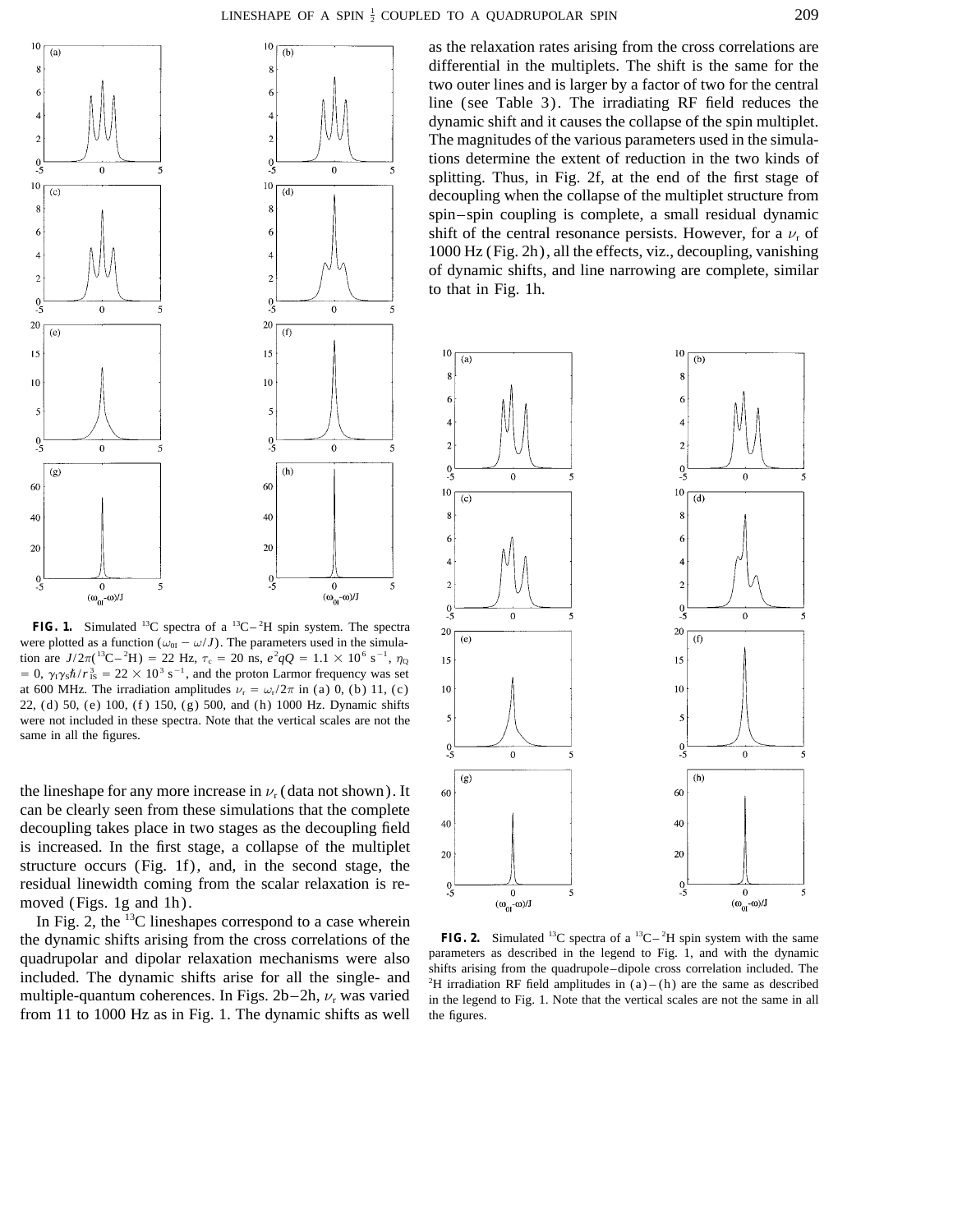

**FIG. 3.** Simulated <sup>13</sup>C spectra of a <sup>13</sup>C $-$ <sup>2</sup>H spin system with CSA of spin I ( $\delta_{zz}$  = 100 ppm,  $\eta_{C_1}$  = 0) included along with the other interactions in Figs. 1 and 2. Dynamic shifts arising from cross correlations between quadrupolar and dipolar interaction as well as CSA and dipolar interactions are included. The <sup>2</sup>H irradiation RF field amplitudes in  $(a) - (h)$ , and all other parameters are same as described in the legend to Fig. 1.

In Fig. 3, the relaxation arising from chemical-shift anisotropy of spin I is also considered. Dynamic shifts arising from both the cross correlations between quadrupolar and dipolar and that between CSA and dipolar interactions were included. (The S-spin chemical-shift anisotropy was not considered as it is very small for a nucleus such as deuterium). The cross correlation of CSA and dipolar interactions differentially affect the relaxation rates of the outer two lines of the three single-quantum coherences of spin I. The differential effect leads to the appearance of a narrower line on the low-frequency side and a broader line on the high-frequency<br>side (Fig. 3a). The central line is unaffected by this cross<br>correlation and the parameters used and described in the legend to Fig. 3<br>correlation both in its re Figs. 3b–3h,  $\nu_r$  was varied between 11 and 1000 Hz and 100, (f) 150, (g) 1000, and (h) 5000 Hz.

the behavior of the decoupling process is essentially the same as in the previous cases.

A totally different situation is obtained in the simulations shown in Fig. 4, where the proton Larmor frequency was changed to 190 MHz. At this frequency, the  $T_{1Q}$  values correspond to 4.5 ms and the parameter  $(5T_{10}J)^2 \approx 10$ . A broad singlet is seen as expected (Fig. 4a); however, the singlet is shifted from the center by the dynamic shifts arising from both cross correlations discussed above. The shift is noticeable since, in the long correlation limit, the linewidths  $(R_{1414}$  and  $R_{3636}$ ) of the outer two lines get contributions from the dominant spectral density at zero frequency from the mutual dipolar relaxation  $[J<sup>D</sup>(0)]$  and are very broad compared to the sharp central line  $(R_{2525})$  that is unaffected by the same spectral density (see Table 2]. Thus, although



**FIG. 4.** Simulated <sup>13</sup>C spectra of a <sup>13</sup>C-<sup>2</sup>H spin system with all the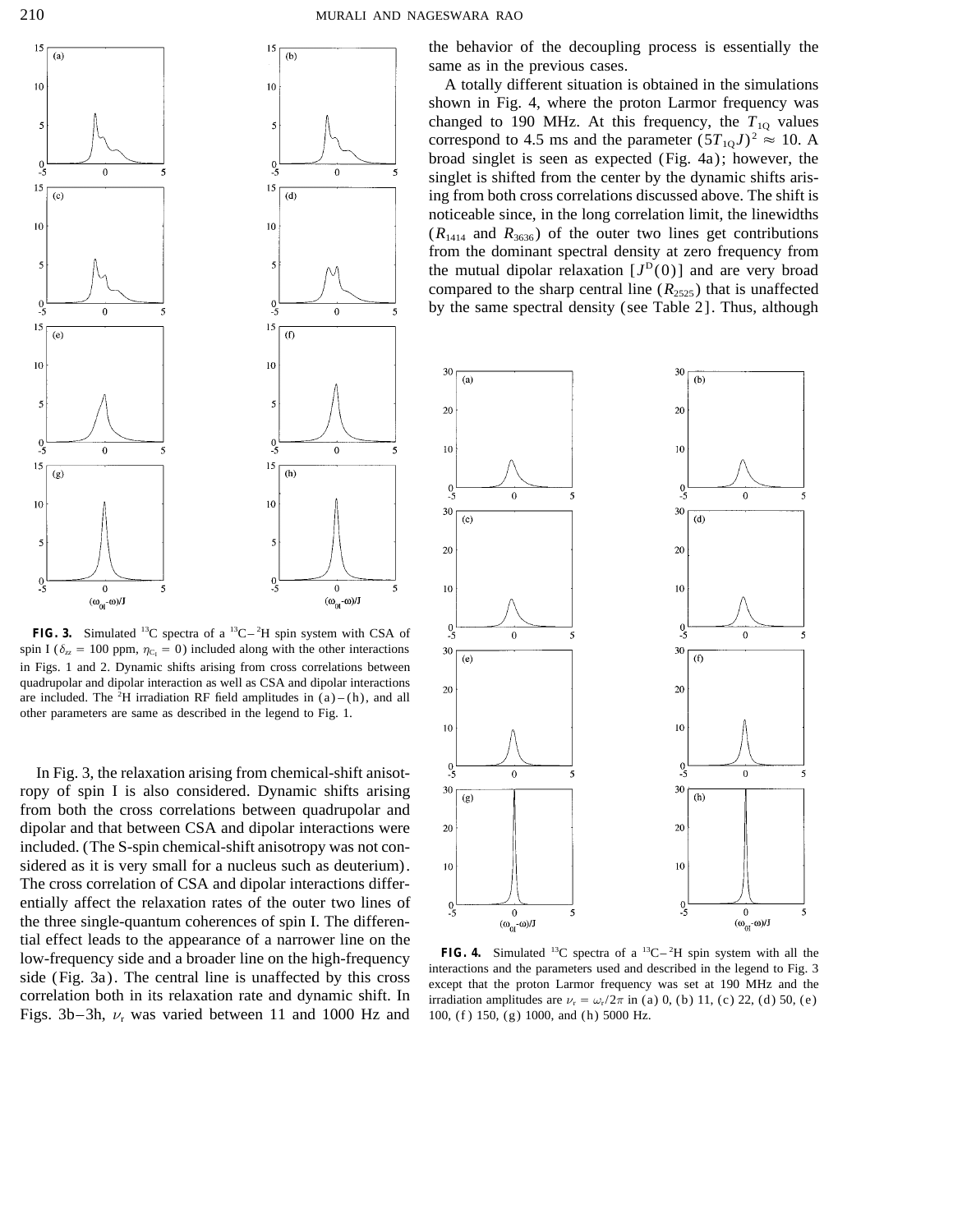there is a collapse of the multiplet, the dynamic shifts which are differential on the multiplets do not vanish due to the differential linewidths on the three overlapping multiplets. Again,  $\nu_r$  is varied from 11 to 5000 Hz (Figs. 4b–4h) and pears to be a saturation factor, in the expression for spectral as it approaches about 150 Hz (Fig. 4f), the singlet appears densities for relaxation through scalar coupling. Since, for at the center. In Fig. 4g  $\nu$ <sub>r</sub> was 1000 Hz and the sharpening macromolecules,  $T_{2Q}$  is generally smaller than  $T_{1Q}$  (at least of the singlet is complete, and a further increase of  $\nu_r$  to a by a factor of 10), larger RF field strengths were estimated value of 5000 Hz (Fig. 4h) did not narrow the line any than are actually needed. The reduction in decoupling power further. is useful from an experimental point of view. It reduces RF

The lineshape analysis presented above illustrates the the deuterium signal. dependence of the I-spin spectrum on various parameters such as the S-spin quadrupolar longitudinal relaxation **APPENDIX** time, the scalar coupling between spins I and S, and the strength of the decoupling RF field at the S-spin reso- As described in Abragam's book (*4*), if the I-spin spectrum nance. When the product  $(5T_{10}J)^2$  is about 900, as in the is a singlet due to rapid relaxation of spin S, the scalar coupling in the absence of decoupling. For a given  $T_{10}$ , the primary considered as a random Hamiltonian in the manner condition for complete decoupling is  $\omega_r J^{-1} \ge 1$  (and for that decoupling field strength the condition  $\omega_r T_{10} \geq 1$ will also be satisfied), and the resulting I-spin spectrum is a narrow singlet.

On the other hand, when the product  $(5T_{1Q}J)^2$  is about 10, with as in the simulation of Fig. 4, the I-spin multiplet structure is collapsed even in the absence of any decoupling field and the *J* coupling is rendered time dependent, leading to scalar relaxation of the second kind (*4*). The primary contribution to the linewidth due to scalar relaxation comes from the spectral density at zero frequency in the absence of irradiation (see Appendix). The effect of irradiation is to change this frequency from zero to  $\omega_r$  (Eq. [A8] in the Appendix). By increasing the irradiation strength,  $\omega_r$  increases, and the linewidth contribution diminishes to a vanishingly small value. Therefore, the condition to suppress this relaxation pathway by irradiation is  $\omega_r^2 T_{1Q}^2 \ge 1$  (see Appendix). Thus,  $= \frac{S(S+1)}{S(S+1)}$ as may be seen from Fig. 4g, with  $\omega_rT_{1Q} \approx 28$  for  $\omega_r/2\pi =$ 1000 Hz and  $T_{1Q} = 4.5$  ms, the line narrowing is almost complete. This result is at variance with that reported in an where the bars over the operators represent time averages earlier publication by Browne *et al.* (*23*) in which an order due to the rapid relaxation of spin S. Time averages of cross of magnitude larger irradiation strength was estimated to products between different operators vanish. reduce such relaxation effects and obtain line narrowing. The equation of motion for the macroscopic observable This incorrect estimate was based on an erroneous equation corresponding to the operator *Q* in the rotating frame (Eq. for the  $T_2$  of spin I. In their paper (23), the condition for [3]) is given as

line narrowing appears as  $\omega_r^2 T_{2Q} T_{1Q} \ge 1$  instead of the cor- $_{\rm r}^{2}T_{1Q}^{2} \ge 1$  as given in Eq. [A8]. It is not clear how these authors have arrived at the term  $\omega_r^2 T_{2Q} T_{1Q}$ , which apheating effects, and, furthermore, when the quadrupolar spin **CONCLUSION** is deuterium, the minimization of RF irradiation reduces interference with the field-frequency lock which usually uses

simulation of Figs. 1–3, the I-spin spectrum is a triplet of the two-spin system I and S with  $I = \frac{1}{2}$  and  $S = 1$  may be

$$
H_1(t) = J\mathbf{I} \cdot \mathbf{S}(t) = \sum_{q=-1}^{1} (-1)^q F_q(t) A_{-q}, \quad [A1]
$$

$$
A_0 = I_z
$$
;  $A_{\pm 1} = \pm \frac{1}{\sqrt{2}} I_{\pm}$ ; and  $F_0 = JS_z$ ;  $F_{\pm 1} = \pm \frac{1}{\sqrt{2}} JS_{\pm}$ 

$$
\overline{S_z(0)S_z(\tau)} = \frac{S(S+1)}{3} \exp(-\tau/T_{1Q}),
$$
  

$$
\overline{S_x(0)S_x(\tau)} = \overline{S_y(0)S_y(\tau)}
$$
  

$$
= \frac{S(S+1)}{3} \exp(-\tau/T_{2Q}), \quad [A2]
$$

$$
\frac{d\langle Q\rangle}{dt} = -i\langle[\omega_rS_x, Q]\rangle - \left\langle \int_0^\infty d\tau \overline{[\exp(-i\omega_rS_x\tau)]^*[(t-\tau)\exp(i\omega_rS_x\tau), [\square]^*[(t), Q]]} \right\rangle, \quad [A3]
$$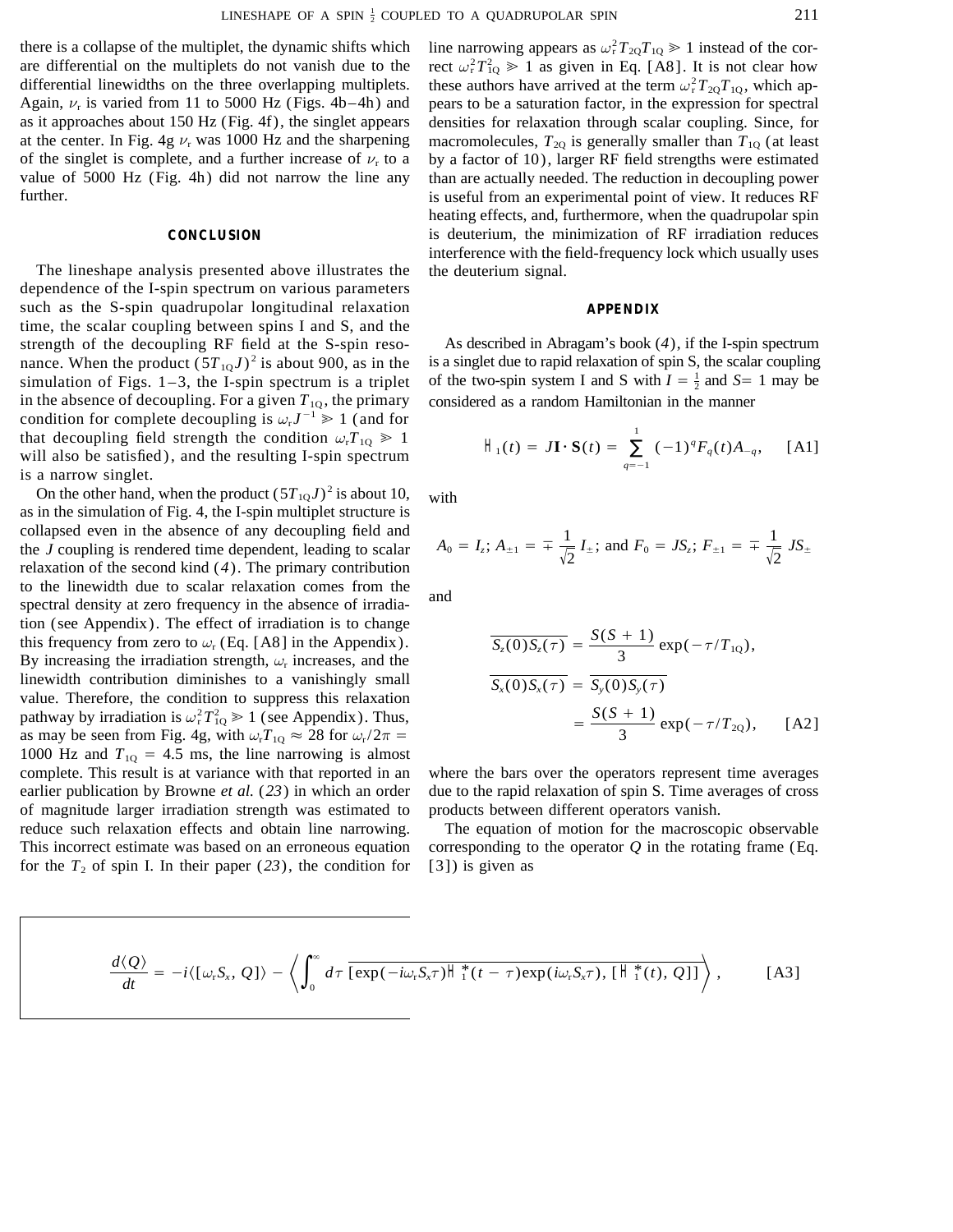density matrix of spin I. The effect of RF on spin S appears and [A5] in Eq. [A3], an expression for  $1/T<sub>2</sub>$  for spin I can in Eq. [A2] in the first term of the right-hand side which be evaluated as is a free precession term, and also as a transformation propagator for the second term in the commutator within the  $\frac{a}{2}$ integral. The above equation is the same as that derived for the viscous liquid case in the presence of an RF field (*4*, Chap. XII). In the doubly rotating frame (Eq. 3), the random Hamiltonian is given by  $H_1^*(t) = R(t)H_1(t)$  $R^{-1}(t)$  with

$$
A_0^* = I_z; A_1^* = -\frac{1}{\sqrt{2}} I_+ \exp(i\omega_1 t);
$$
  

$$
A_{-1}^* = \frac{1}{\sqrt{2}} I_- \exp(-i\omega_1 t),
$$

$$
F_0^* = JS_z; F_1^* = -\frac{1}{\sqrt{2}} JS_+ \exp(-i\omega_S t);
$$
  

$$
F_{-1}^* = \frac{1}{\sqrt{2}} JS_- \exp(i\omega_S t).
$$
 [A4]

It remains to compute  $T^{-1}(\tau)H_1^*(t-\tau)T(\tau)$ , where  $T_2^1 = 3$   $\left[1 + \omega_r^2 T_{1Q}^2\right]$  $T(\tau) = \exp(i\omega_r S_x \tau)$ . Since  $[T, A_q] = 0$ , only the  $F_q$  are  $\blacksquare$  modified:  $\blacksquare$  +

$$
F_0^* \xrightarrow{\text{T}^{-1}(\tau)} \frac{J}{2} \left[ \exp(i\omega_r \tau)(S_z + iS_y) + \exp(-i\omega_r \tau)(S_z - iS_y), \right.
$$
  

$$
F_1^* \xrightarrow{\text{T}^{-1}(\tau)} - \frac{J}{\sqrt{2}} \exp[-i\omega_s(t - \tau)] \times \left[ S_x + \frac{1}{2} \left\{ \exp(i\omega_r \tau)(S_z + iS_y) - \exp(-i\omega_r \tau)(S_z - iS_y) \right\} \right],
$$

$$
F_{-1}^* \xrightarrow{\mathsf{T}^{-1}(\tau)} \frac{J}{\sqrt{2}} \exp[i\omega_s(t-\tau)]
$$
  
 
$$
\times \left[ S_x - \frac{1}{2} \left\{ \exp(i\omega_r \tau)(S_z + iS_y) - \exp(-i\omega_r \tau)(S_z - iS_y) \right\} \right].
$$
 [A5]

where  $\langle \rangle$  implies taking a trace after multiplying with the With the operator  $Q = I_x$ , and by substituting Eqs. [A4]

The second term in the commutator within the  
\ne above equation is the same as that derived  
\n
$$
\frac{d\langle I_x \rangle}{dt} = -\frac{J^2}{3} S(S+1) \left\{ \frac{T_{1Q}}{1 + \omega_r^2 T_{1Q}^2} \right\}
$$
\n
$$
\frac{d\langle I_x \rangle}{1 + \omega_r^2 T_{1Q}^2}
$$
\nThis implies that derived  
\n
$$
\frac{d\langle I_x \rangle}{dt} = -\frac{J^2}{3} S(S+1) \left\{ \frac{T_{1Q}}{1 + \omega_r^2 T_{1Q}^2} + \frac{T_{2Q}}{1 + (\omega_l - \omega_s)^2 T_{2Q}^2} \right\}
$$
\n
$$
= -\frac{1}{3} I_+ \exp(i\omega_l t); \qquad \frac{T_{2Q}}{1 + (\omega_l - \omega_s + \omega_r)^2 T_{2Q}^2} + \frac{T_{2Q}}{1 + (\omega_l - \omega_s + \omega_r)^2 T_{2Q}^2} + \frac{T_{2Q}}{1 + (\omega_l - \omega_s - \omega_r)^2 T_{2Q}^2} \left\{ \langle I_x \rangle . \quad [A6]
$$

and The first term on the right-hand side of Eq. [A6] arises from terms due to  $F_0A_0$  and those in the square bracket arise from the  $q = \pm 1$  part of the random Hamiltonian.  $T_{10}$  and  $T_{20}$  are the longitudinal-relaxation and the transverse-relaxation times of spin S, respectively. From Eq. [A6] since  $\omega_I$  $-\omega_s \geq \omega_r$ , the I-spin transverse-relaxation time is

$$
\frac{1}{T_2^1} = \frac{J^2}{3} S(S+1) \left[ \frac{T_{1Q}}{1 + \omega_r^2 T_{1Q}^2} + \frac{T_{2Q}}{1 + (\omega_I - \omega_S)^2 T_{2Q}^2} \right].
$$
 [A7]

The above expression shows that  $1/T_2^1$  decreases as  $\omega_r$  is increased. It may be noted that as  $\omega_r$  goes to zero the above expression is the same as that given in Chap. VIII of Ref. (4). Furthermore, if the condition  $\omega_I - \omega_S \gg \omega_r$  is not satisfied (this may happen if this calculation is performed for two homonuclear spins or if an uncoupled spin I relaxes by an external random field), the decay rates of  $\langle I_{x} \rangle$  and  $\langle I_{\rm v} \rangle$  differ (4, Chap. XII) and should, therefore, be evaluated separately. However, in the present case, since  $\omega_I - \omega_S \geq$  $\omega_{\rm r}$ , the two transverse decay constants are identical and a single  $T_2$  can be defined for the I-spin spectrum.

Note that the contribution from the second term in Eq. [A7] is negligible since  $(\omega_I - \omega_S)T_{2Q} \ge 1$ , and, hence, the expression for  $1/T_2^1$  is

$$
\frac{1}{T_2^1} = \frac{J^2}{3} S(S+1) \frac{T_{1Q}}{1 + \omega_r^2 T_{1Q}^2}.
$$
 [A8]

Equation [A8] shows that the effect of RF irradiation of spin S to change the frequency of the spectral density from zero to  $\omega_r$  and the condition for suppression of the linewidth